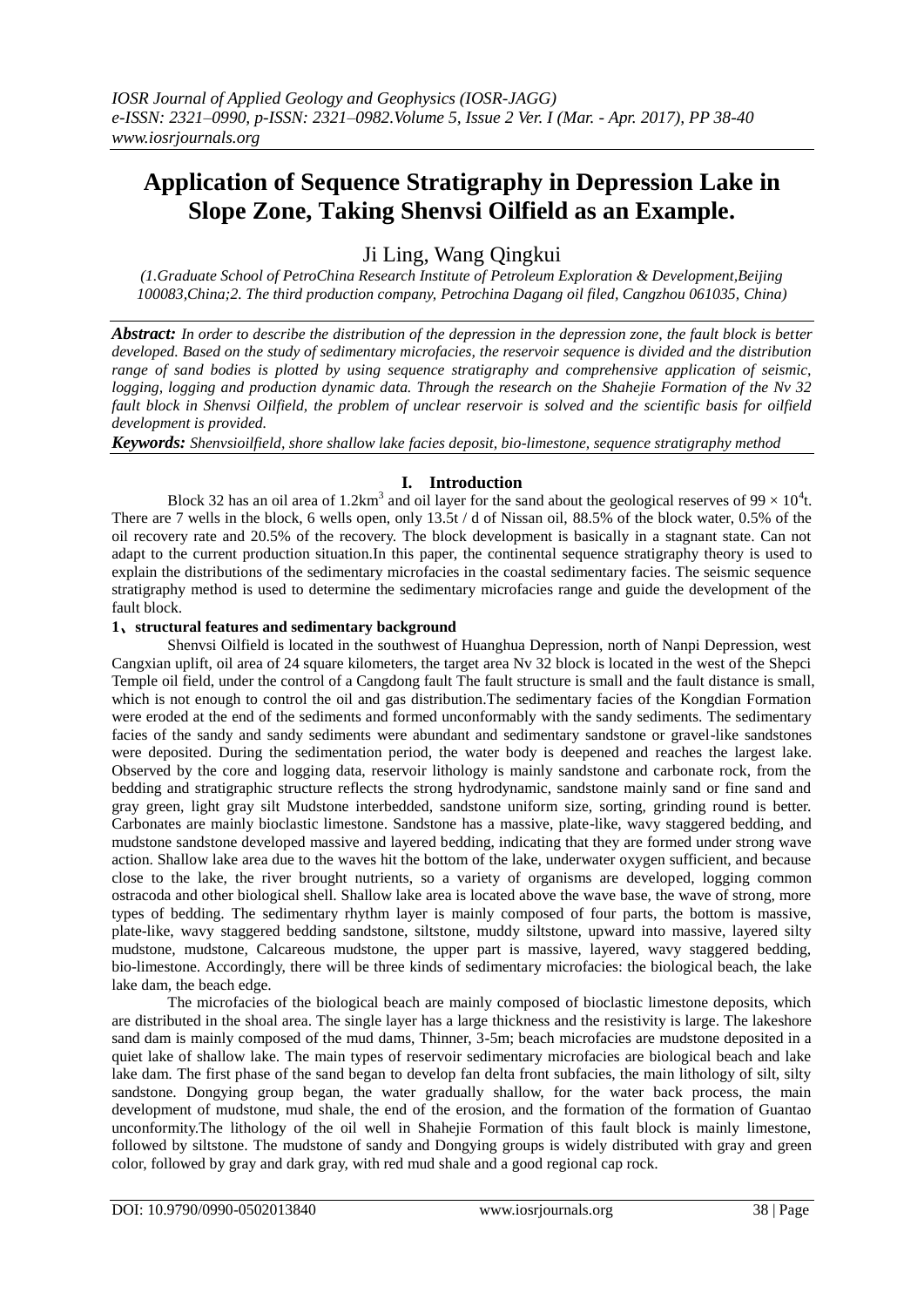

**Fig1** Deposition Pattern of Sha1-X

## **II. Application Of Sequence Stratigraphy**

## **2.1**、Classification of target area and stratification of stratigraphy

The key to the application of sequence stratigraphy is the identification of various levels of stratigraphic units, including sequences, quasi-sequence groups, quasi-sequences, layers and layers. In order to carry out the accurate comparison of quasi-sequence and stratigraphy, we must first carry out the study of the three-level sequence boundary and the largest lake. On the basis of establishing the three - level sequence, the quasi - sequence and quasi - sequence are classified, and the interface of quasi - sequence and stratigraphy is finally determined on the basis of quasi-sequence.



**Fig2** Stratigraphic sequence seismic section

Each of the three-stage system tracts is composed of 1-3 system domains. For lacustrine sediments, it can be divided into three systems: high-order system tract, lake-expanding system and low-order system tract. Shenvsi Shahejie Formation is deposited as a typical depression-type lacustrine sediments. The Nv 32 are located on the edge of the sloping slope belt. The main developmental biogenetic shoreline carbonate deposition is developed in the deep lake with deep water oil shale 11 wells), can be classified as endogenous biological lakes. The whole lake basin and the surrounding tectonic activity are relatively weak, the fault is less developed and the terrain is gentle and simple. It is difficult to find a boundary between the low-order system tract and the lake-invaded system tract, and the system area of the depression basin is often divided into the lake, which is similar to the sedimentary facies. Into the system tract and the lake retreat system domain. The seismic profile of the target area is clear on the seismic section, indicating that the sand is a typical lake into the system tract, and the seismic data show that there are three quasi - sequences in the lake.